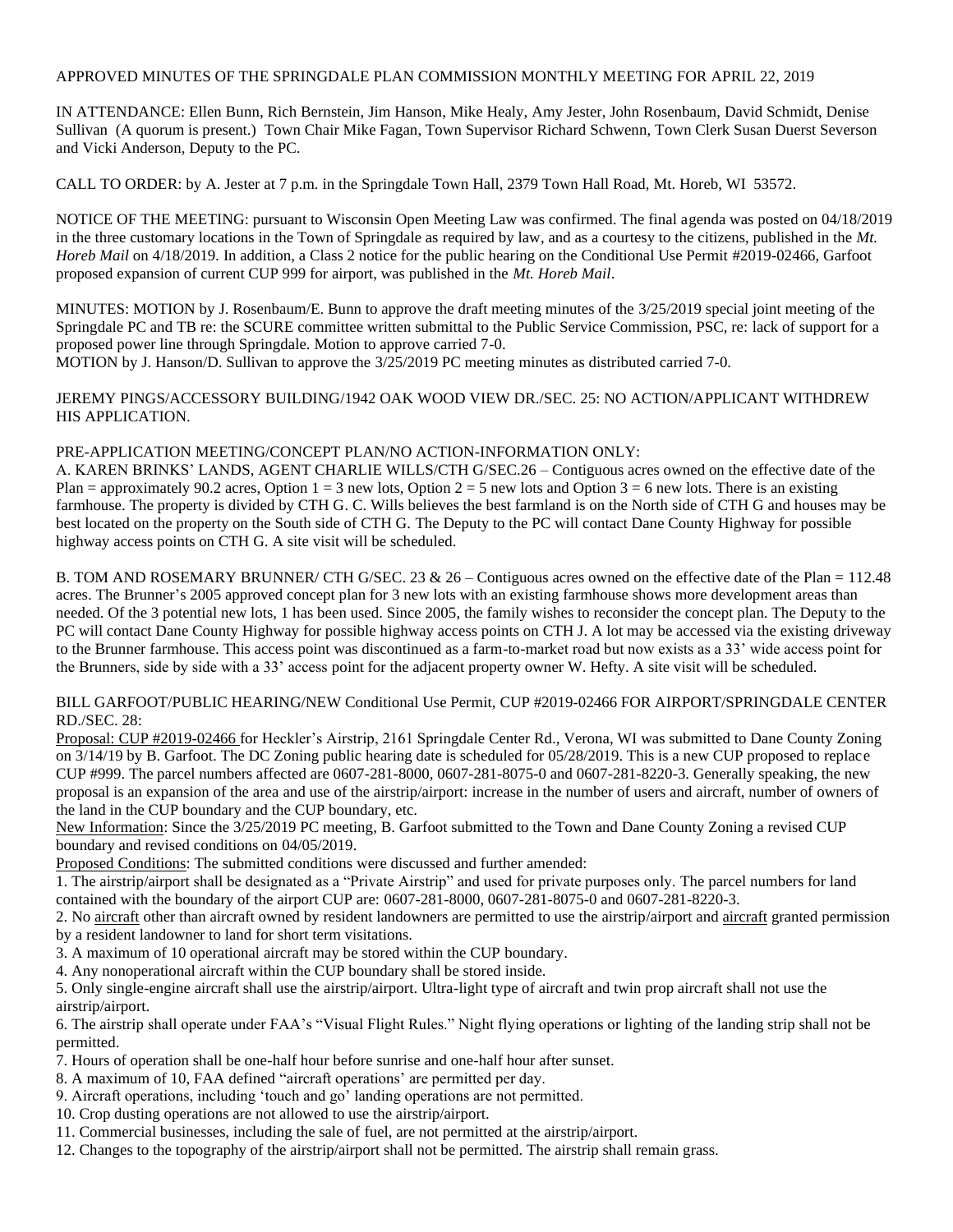- 13. Educational training pertaining to airframe construction sanctioned by an accredited academic institution is permitted.
- 14. The premises shall be kept in a neat and orderly fashion.
- 15. Fuel for personal use shall be stored in appropriate containers.
- 16. Loudspeakers shall not be permitted.
- 17. Signage shall not be permitted.

18. The CUP shall expire when the Bureau of Aeronautics takes away the permit for the airstrip, OR no residential landowners use the CUP and the CUP becomes null and void.

19. The CUP may be revoked upon failure to meet and continue to meet any requirements or conditions.

Discussion: The comments below are listed by number corresponding to the number of the proposed condition above. The comments include, but may not be limited, to the following:

1. Proposed condition 1: Area of airstrip and CUP airport boundary: For the purposes of this discussion, the term airstrip refers to the actual runway for aircraft operations. The term airport refers to the land area of approximately 43 acres which currently contains B. Garfoot's duplex, D. Kartman's single-family residence and the existing structures on their lands. (It was clarified that a grassy area to the west of the airstrip has been used for emergency landings due to wind conditions. This area does not need to be included within the CUP airport boundary.)

In addition, the CUP airport boundary contains the potential for three, 3, additional single-family residences on B. Garfoot lands and two, 2, additional single-family residences on D. Kartman's land. Thus, a total of eight, 8 residential properties, with the existing Garfoot duplex counted as two, 2, are proposed to be contained within the CUP airport boundary.

Question: The land area within the CUP boundary exceeds the area needed to contain the airstrip and Garfoot's existing duplex and three, 3, Lot preliminary Certified Survey Map and Kartman's existing residence. Why? Why are potential building envelopes for future lots included in the proposal at this time?

2. Proposed condition 2 and 3: 10 operational aircraft may be stored within the CUP boundary. The number 10 was derived by allocating an operational aircraft for every potential residence and two, 2, additional aircraft. The two, 2, additional aircraft were proposed by B. Garfoot to be available to allow a non-landowner to use one of these planes and fly from the airstrip/airport. In addition, it was stated that existing resident landowners and potential resident landowners may grant permission for anyone to land at the airport for short term visitations.

Questions: Who is the ultimate authority of the use of the airport? How do the owners of the eight, 8, potential properties within the CUP airport boundary coordinate the use of the airport to maintain safety and compliance with the CUP conditions? What is the definition of "short term visitation". Is a flight plan required for the visits? Where are these visiting planes housed and for what period of time? To comply, a high degree of communication is required among a lot of people. When does the use of an airport by nonlandowners constitute a business transaction? Why type of insurance for safety reasons is required? How can neighboring property owners be assured of the safety of planes being flown into the airport/airstrip by unknown pilots? Who regulates the type of aircraft being flown into the airport?

3. Proposed condition 5: Only single-engine aircraft shall use the airstrip/airport. Helicopters are single-engine aircraft. It is documented that helicopters fly lower and are louder than other single-engine aircraft.

Question: How many helicopters may be housed at the airstrip/airport as part of the 10 aircraft housed there? How many helicopters may be included in the unlimited number of aircraft granted permission to land at the airstrip/airport?

4. Proposed condition 8: It was clarified that an 'aircraft operation' is counted as a landing  $= 1$ , a take off  $= 2$ , etc.

5. Proposed condition 11: Commercial businesses are not permitted at the airstrip/airport.

Question: When does the use of an airplane belonging to one of the 8 properties by other pilots constitute a business? When does the use of the airstrip/airport by others who are not owners of the airstrip/airports constitute a business? What is the difference between sharing of services, bartering and a business?

6. Proposed condition 19: Compliance with the proposed conditions relies on the landowners within the CUP boundary.

B. Garfoot stated in the April 22, 2019 PC meeting that he had not adhered to the current CUP #999 conditions since he allowed pilots to land at the airstrip to visit relatives, attend Badger football games, and other non-emergencies; others' planes were stored at the airport and other pilots operated out of the airport. He stated there was no way to enforce the conditions; no one was watching it. Question: With this history of acknowledged noncompliance of the current CUP, what is the plan to demonstrate compliance going forward with:

a. More owners, from 2 – to at least 8 owners:

b. More planes, from 3 to at least 10 operational aircraft housed within the CUP and an unknown number of aircraft coming and going;

c. A larger CUP boundary, from \_\_\_\_\_acres to 43 acres; and

d. More unidentified airport users going from 2 users to unlimited number of unidentified pilots and planes using the facility? e. No sample legal agreements among the various landowners with property within the CUP boundary.

The Six Standards for a Conditional Use Permit: The six questions were considered by the Plan Commission and all 6 received a vote of aye-7, nay-0, abstention  $-1$ .

MOTION by D. Sullivan/M. Healy motion to recommend approval with the conditions as reviewed. Motion carried 7-0-1(Bunn abstained.)